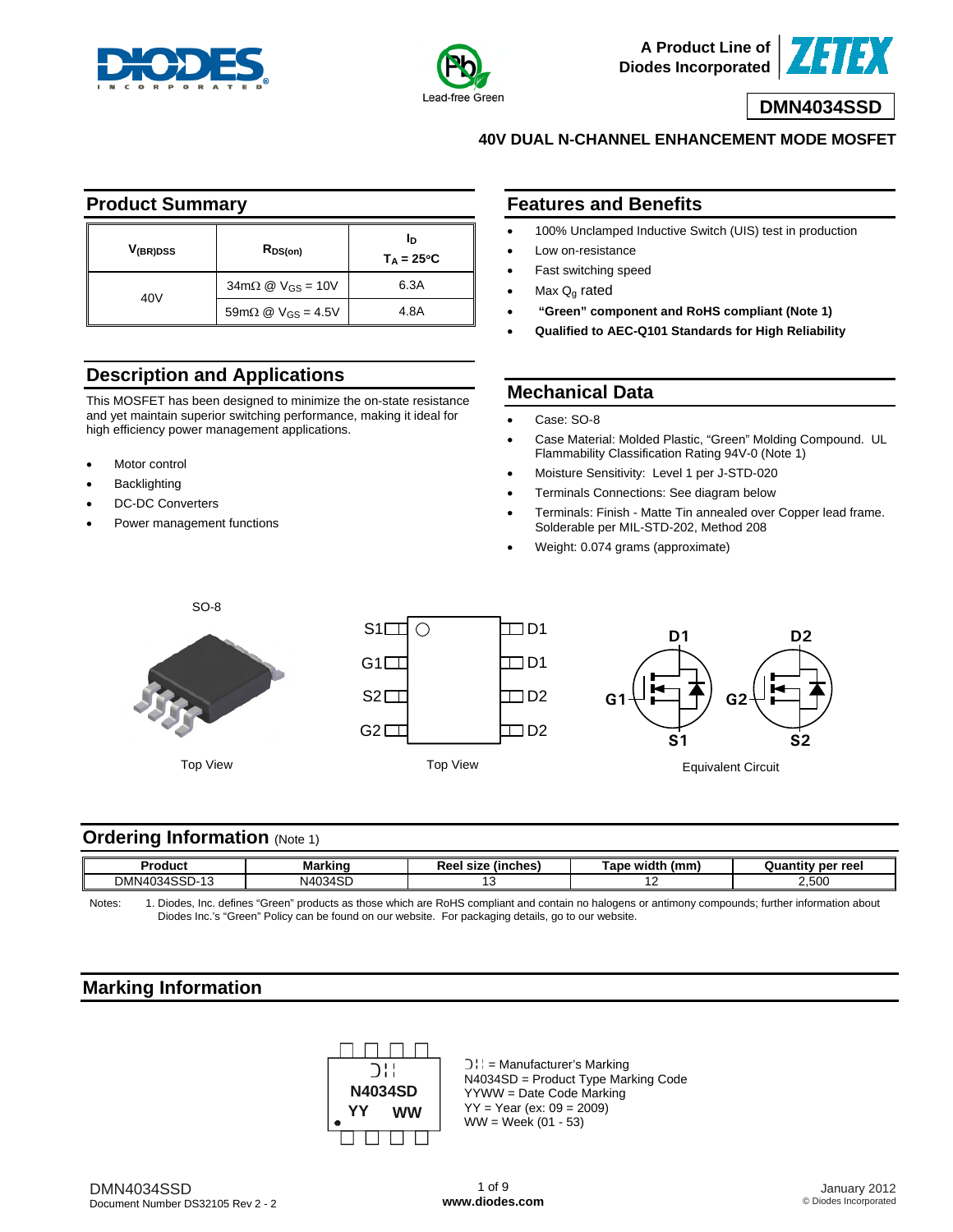

### **Maximum Ratings** @T<sub>A</sub> = 25°C unless otherwise specified

|                                        | <b>Characteristic</b>                       |                               | Symbol           | Value | Unit         |
|----------------------------------------|---------------------------------------------|-------------------------------|------------------|-------|--------------|
| Drain-Source voltage                   |                                             |                               | V <sub>DSS</sub> | 40    |              |
| Gate-Source voltage<br>(Note 2)        |                                             |                               | VGS              | ±20   |              |
| Single Pulsed Avalanche Energy         |                                             | (Note 9)                      | $E_{AS}$         | 27    | mJ           |
|                                        | Single Pulsed Avalanche Current<br>(Note 9) |                               | <b>IAS</b>       | 15.25 | A            |
|                                        | $V_{GS} = 10V$                              | (Note 4)                      | ID               | 6.3   |              |
| Continuous Drain current               |                                             | $T_A = 70^{\circ}$ C (Note 4) |                  | 5.0   | $\mathsf{A}$ |
|                                        |                                             | (Note 3)                      |                  | 4.8   |              |
| <b>Pulsed Drain current</b>            | $V_{GS} = 10V$                              | (Note 5)                      | <b>IDM</b>       | 24.8  |              |
| Continuous Source current (Body diode) |                                             | (Note 4)                      | ıs               | 3.3   |              |
| Pulsed Source current (Body diode)     |                                             | (Note 5)                      | ISM              | 24.8  |              |

#### **Thermal Characteristics** @T<sub>A</sub> = 25°C unless otherwise specified

| <b>Characteristic</b>                       |                  | Symbol               | Value        | Unit          |
|---------------------------------------------|------------------|----------------------|--------------|---------------|
|                                             | (Notes 3 & 6)    |                      | 1.25<br>10.0 |               |
| Power dissipation<br>Linear derating factor | (Notes 3 & 7)    | $P_D$                | 1.80<br>14.3 | W<br>$mW$ /°C |
|                                             | (Notes $4 & 6$ ) |                      | 2.14<br>17.2 |               |
|                                             | (Notes 3 & 6)    |                      | 100          |               |
| Thermal Resistance, Junction to Ambient     | (Notes 3 & 7)    | $R_{\theta}$ JA      | 70           |               |
|                                             | (Notes $4 & 6$ ) |                      | 58           | $\degree$ C/W |
| Thermal Resistance, Junction to Lead        | (Notes 6 8 8)    | $R_{\theta$ JL       | 55           |               |
| Operating and storage temperature range     |                  | TJ, T <sub>STG</sub> | $-55$ to 150 | $^{\circ}$ C  |

Notes: 2. AEC-Q101  $V_{GS}$  maximum is  $\pm$ 16V.

3. For a device surface mounted on 25mm x 25mm x 1.6mm FR4 PCB with high coverage of single sided 1oz copper, in still air conditions; the device is measured when operating in a steady-state condition.

4. Same as note (3), except the device is measured at  $t \le 10$  sec.

5. Same as note (3), except the device is pulsed with D = 0.02 and pulse width 300µs. The pulse current is limited by the maximum junction temperature. 6. For a dual device with one active die.

7. For a device with two active die running at equal power.

8. Thermal resistance from junction to solder-point (at the end of the drain lead).

9. UIS in production with  $L = 100 \mu H$ ,  $V_{DD} = 40V$ .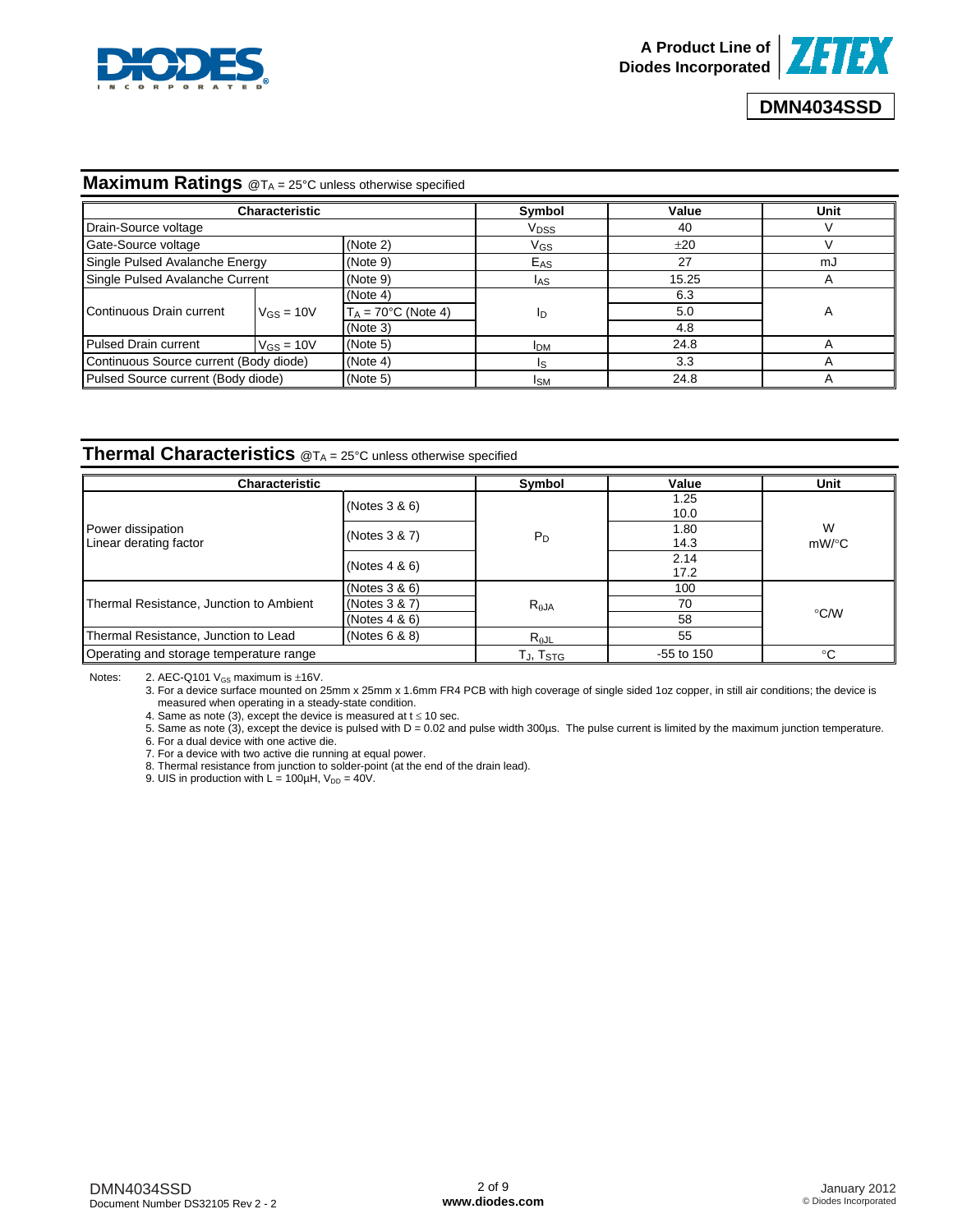

# **Thermal Characteristics**

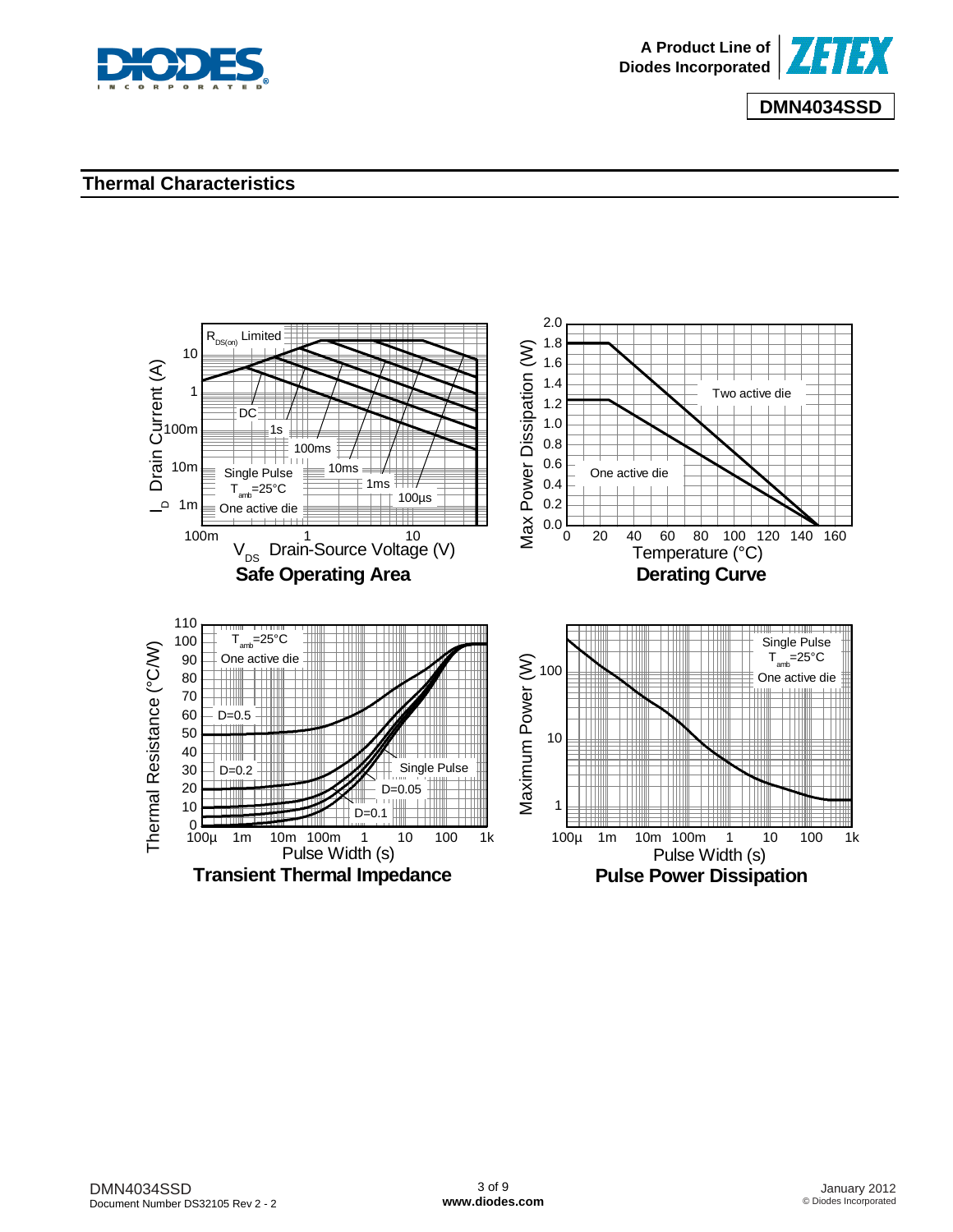

# **Electrical Characteristics** @TA = 25°C unless otherwise specified

| <b>Characteristic</b>                       | Symbol                             | Min                      | <b>Typ</b>               | Max                      | Unit |                                               | <b>Test Condition</b> |  |
|---------------------------------------------|------------------------------------|--------------------------|--------------------------|--------------------------|------|-----------------------------------------------|-----------------------|--|
| <b>OFF CHARACTERISTICS</b>                  |                                    |                          |                          |                          |      |                                               |                       |  |
| Drain-Source Breakdown Voltage              | <b>BV<sub>DSS</sub></b>            | 40                       |                          |                          | V    | $I_D = 250 \mu A$ , $V_{GS} = 0V$             |                       |  |
| Zero Gate Voltage Drain Current             | <b>I</b> <sub>DSS</sub>            |                          |                          | 1                        | μA   | $V_{DS} = 40V$ , $V_{GS} = 0V$                |                       |  |
| Gate-Source Leakage                         | <b>I</b> GSS                       |                          |                          | ±100                     | nA   | $V_{GS} = \pm 20V$ , $V_{DS} = 0V$            |                       |  |
| <b>ON CHARACTERISTICS</b>                   |                                    |                          |                          |                          |      |                                               |                       |  |
| Gate Threshold Voltage                      | $V$ <sub>GS<math>(th)</math></sub> | 1.0                      | $\overline{\phantom{0}}$ | 3.0                      | V    | $I_D = 250 \mu A$ , $V_{DS} = V_{GS}$         |                       |  |
| Static Drain-Source On-Resistance (Note 10) |                                    |                          | 0.023                    | 0.034                    | Ω    | $V_{GS} = 10V$ , $I_D = 6A$                   |                       |  |
|                                             | $R_{DS(ON)}$                       |                          | 0.039                    | 0.059                    |      | $V_{GS} = 4.5V$ , $I_D = 5A$                  |                       |  |
| Forward Transconductance (Notes 10 & 11)    | $g_{fs}$                           | $\overline{\phantom{0}}$ | 20.5                     | $\overline{\phantom{0}}$ | S    | $V_{DS} = 15V$ , $I_D = 6A$                   |                       |  |
| Diode Forward Voltage (Note 10)             | <b>V<sub>SD</sub></b>              | $\overline{\phantom{0}}$ | 0.87                     | 1.1                      | V    | $I_S = 6A$ , $V_{GS} = 0V$                    |                       |  |
| Reverse recovery time (Note 11)             | $t_{rr}$                           |                          | 11.2                     |                          | ns   |                                               |                       |  |
| Reverse recovery charge (Note 11)           | $Q_{rr}$                           |                          | 4.8                      |                          | nC   | $IS = 2A$ , di/dt= 100A/ $\mu$ s              |                       |  |
| <b>DYNAMIC CHARACTERISTICS (Note 11)</b>    |                                    |                          |                          |                          |      |                                               |                       |  |
| Input Capacitance                           | $C_{iss}$                          | $\overline{\phantom{0}}$ | 453                      |                          | pF   |                                               |                       |  |
| <b>Output Capacitance</b>                   | $C_{\rm oss}$                      |                          | 79.1                     |                          | pF   | $V_{DS} = 20V$ , $V_{GS} = 0V$<br>$f = 1$ MHz |                       |  |
| Reverse Transfer Capacitance                | C <sub>rss</sub>                   |                          | 40.5                     |                          | pF   |                                               |                       |  |
| Total Gate Charge (Note 12)                 | $Q_{q}$                            |                          | 4.9                      | 8                        | nC   | $V_{GS} = 4.5V$                               |                       |  |
| Total Gate Charge (Note 12)                 | $Q_q$                              | $\overline{\phantom{0}}$ | 10                       | 18                       | nC   |                                               | $V_{DS} = 20V$        |  |
| Gate-Source Charge (Note 12)                | $Q_{gs}$                           | $\overline{\phantom{0}}$ | 1.8                      |                          | nC   | $V_{GS} = 10V$                                | $I_D = 6A$            |  |
| Gate-Drain Charge (Note 12)                 | $Q_{\text{gd}}$                    | $\overline{\phantom{0}}$ | 2.4                      |                          | nC   |                                               |                       |  |
| Turn-On Delay Time (Note 12)                | $t_{D(on)}$                        | $\overline{\phantom{0}}$ | 2.7                      |                          | ns   |                                               |                       |  |
| Turn-On Rise Time (Note 12)                 | tr                                 | $\overline{\phantom{0}}$ | 2.7                      |                          | ns   | $V_{DD} = 20V$ , $V_{GS} = 10V$               |                       |  |
| Turn-Off Delay Time (Note 12)               | $t_{D(off)}$                       | $\overline{\phantom{0}}$ | 14                       | $\overline{\phantom{0}}$ | ns   | $I_D = 1A$ , $R_G \approx 6.0\Omega$          |                       |  |
| Turn-Off Fall Time (Note 12)                | tŕ                                 | $\overline{\phantom{0}}$ | 6                        | $\overline{\phantom{0}}$ | ns   |                                               |                       |  |

Notes: 10. Measured under pulsed conditions. Pulse width ≤ 300μs; duty cycle ≤ 2%

11. For design aid only, not subject to production testing.

12. Switching characteristics are independent of operating junction temperatures.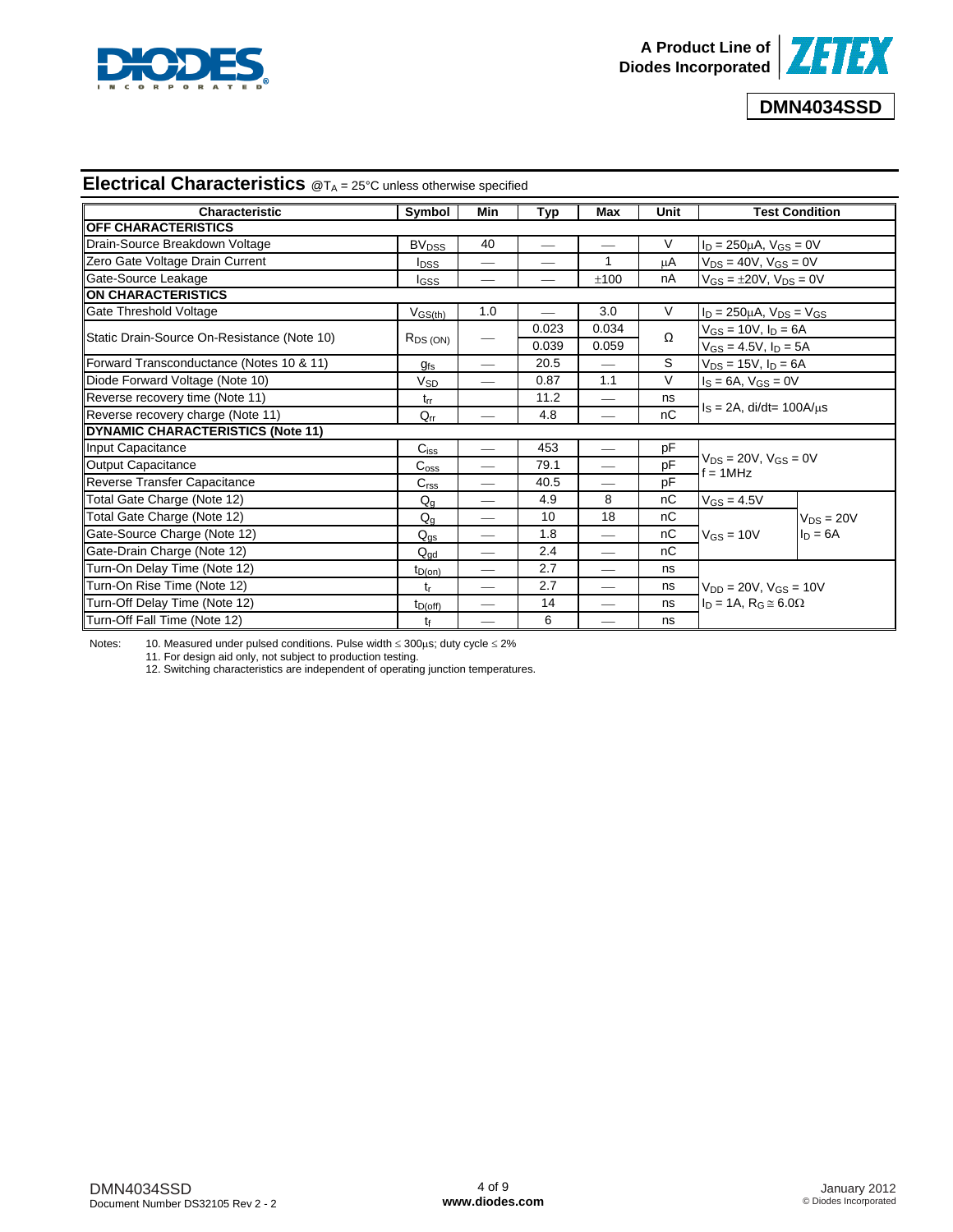



# **Typical Characteristics**

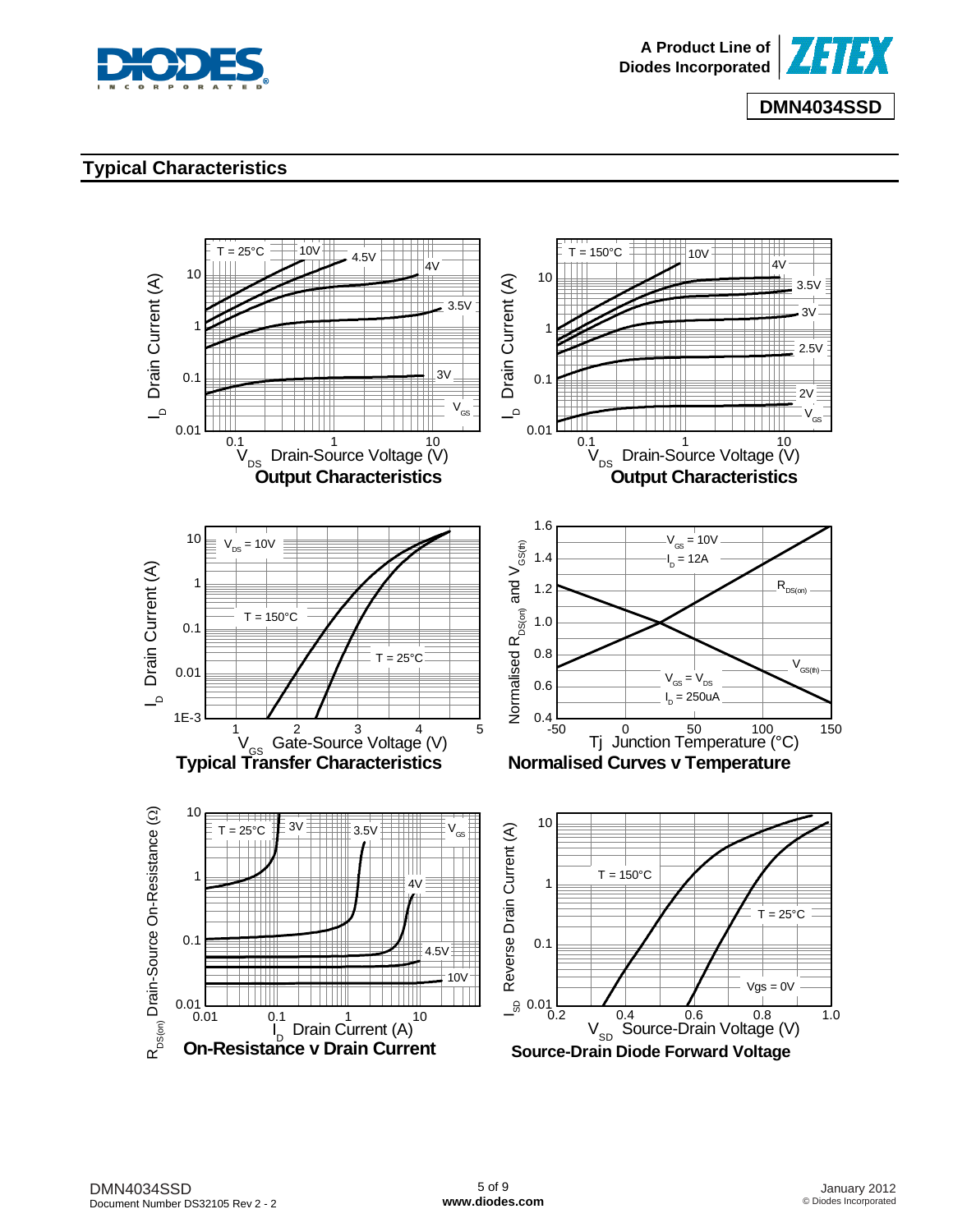

# **Typical Characteristics – continued**

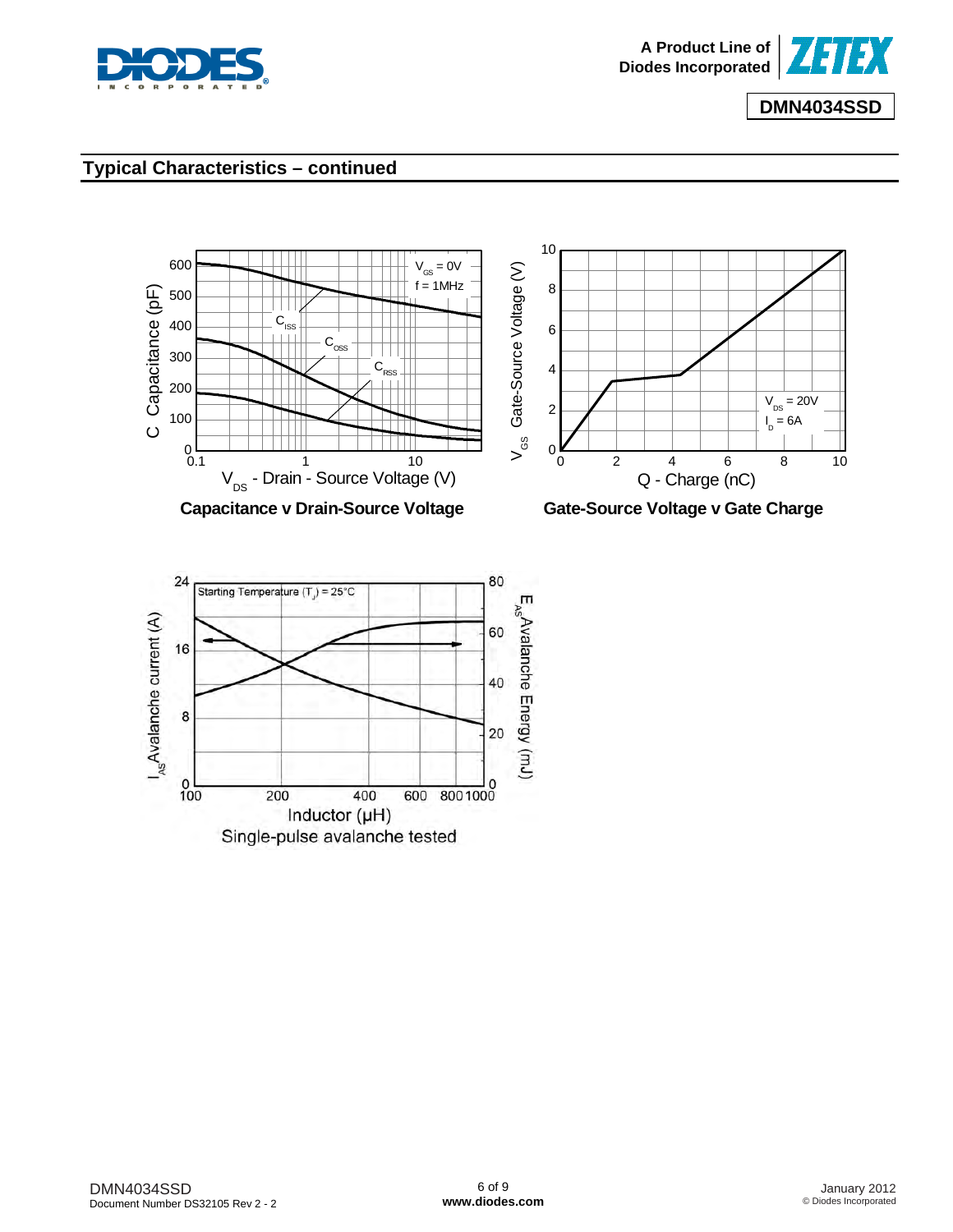

# **Test Circuits**



**Basic gate charge waveform**



**Gate charge test circuit**



**Switching time waveforms**



**Switching time test circuit**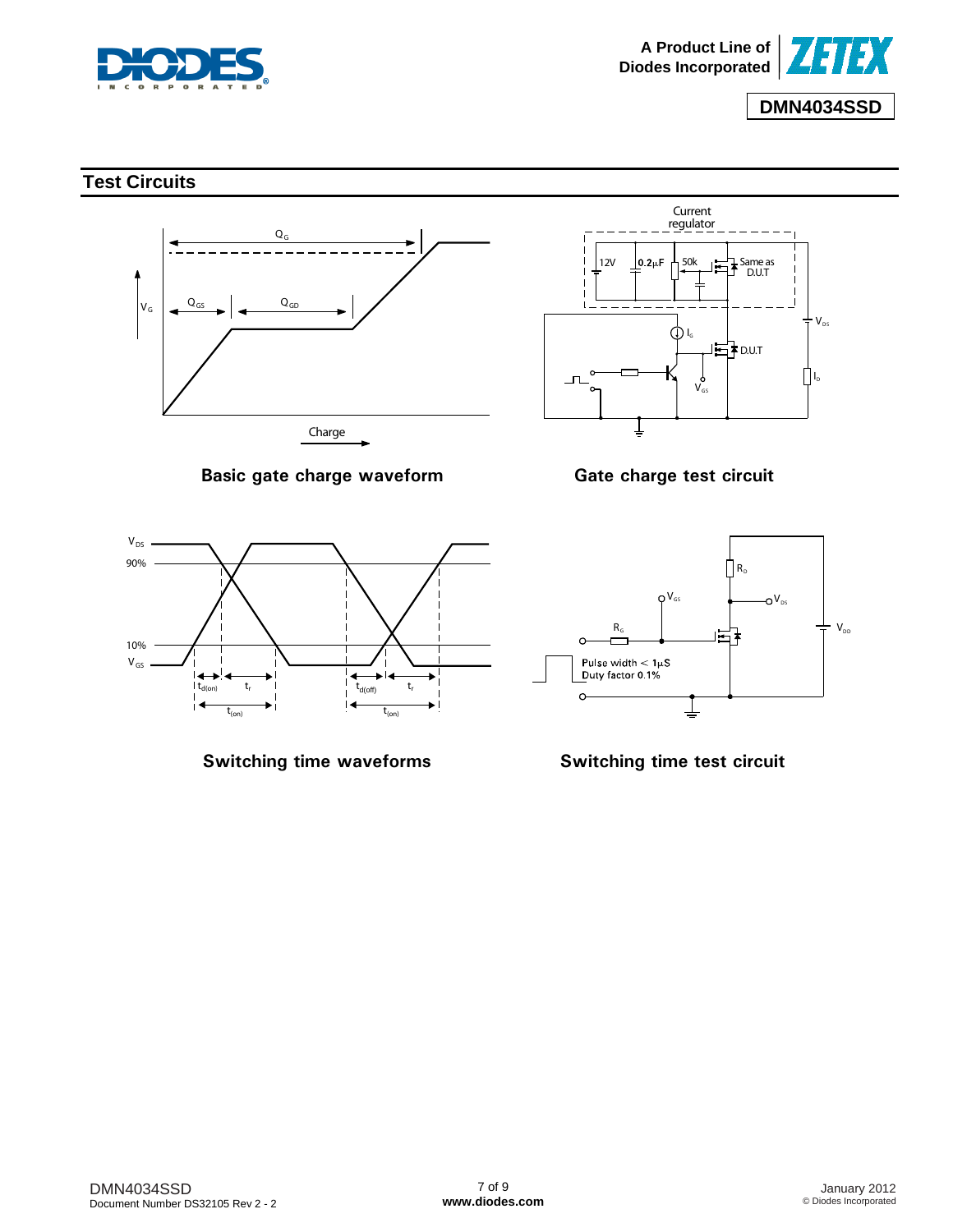



# **Package Outline Dimensions**



| <b>DIM</b> |       | <b>Inches</b> | <b>Millimeters</b> |      | <b>DIM</b> | <b>Inches</b> |             | <b>Millimeters</b> |             |
|------------|-------|---------------|--------------------|------|------------|---------------|-------------|--------------------|-------------|
|            | Min.  | Max.          | Min.               | Max. |            | Min.          | Max.        | Min.               | Max.        |
| A          | 0.053 | 0.069         | 1.35               | 1.75 | e          | 0.050 BSC     |             | 1.27 BSC           |             |
| A1         | 0.004 | 0.010         | 0.10               | 0.25 | b          | 0.013         | 0.020       | 0.33               | 0.51        |
| D          | 0.189 | 0.197         | 4.80               | 5.00 | C          | 0.008         | 0.010       | 0.19               | 0.25        |
| Н          | 0.228 | 0.244         | 5.80               | 6.20 | $\theta$   | 0°            | $8^{\circ}$ | $0^{\circ}$        | $8^{\circ}$ |
| Е          | 0.150 | 0.157         | 3.80               | 4.00 | h          | 0.010         | 0.020       | 0.25               | 0.50        |
|            | 0.016 | 0.050         | 0.40               | 1.27 | -          | ۰             |             | -                  |             |

# **Suggested Pad Layout**